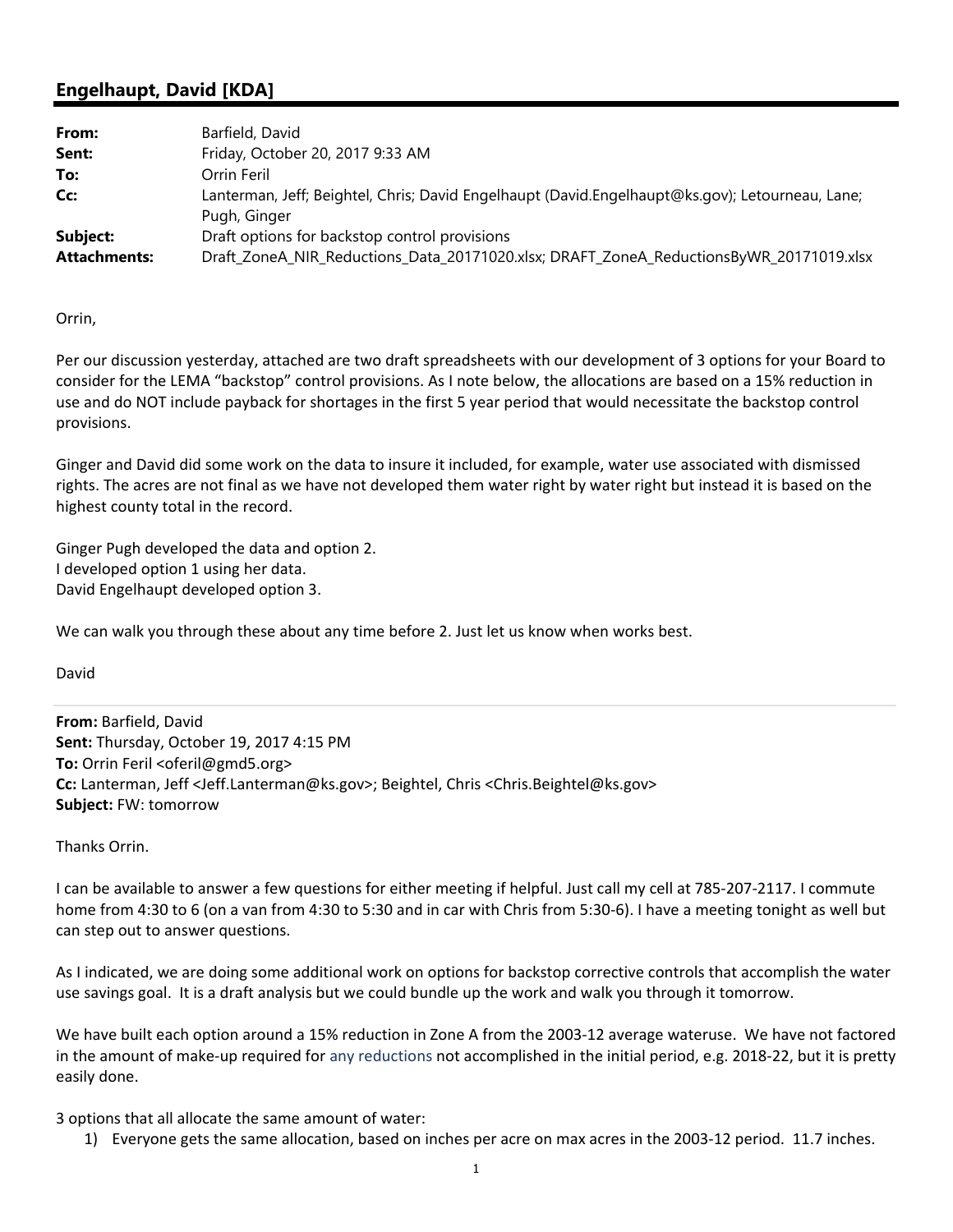2) Everyone gets an allocation in inches per acre on max acres in the 2003‐12 period, based on a reduction from NIR for their county. The 15% reduction works out 1 inch less than NIR.

| County   | Inches |
|----------|--------|
| Edwards  | 12.00  |
| Kiowa    | 12.20  |
| Pawnee   | 11.70  |
| Pratt    | 11.60  |
| Stafford | 11.30  |

3) The third option allocates the most senior water right 100% NIR and then incrementally allocates a bit less to each priority to accomplish the 15% reduction. The least senior gets 76% of NIR. The spreadsheet lets you vary the starting and end points to accomplish the goal.

I will call you in a few minutes.

David

**From:** Orrin Feril [mailto:oferil@gmd5.org] **Sent:** Wednesday, October 18, 2017 4:24 PM **To:** Barfield, David <David.Barfield@ks.gov> Cc: Beightel, Chris <Chris.Beightel@ks.gov>; Lanterman, Jeff <Jeff.Lanterman@ks.gov> **Subject:** RE: tomorrow

David,

I understand it is very short notice to get this coordinated. It may be good to have the LEMA go through the materials separately this time and then plan to get together within the next week or so (webinar/conference call). I'm just brainstorming possibilities. We want to keep this moving so we will still be having the LEMA committee meeting and hopefully get some more details ironed out.

We can talk again tomorrow to coordinate plans.

‐‐ Orrin Feril Manager Big Bend GMD#5 Email: oferil@gmd5.org Phone: (620) 234‐5352 Mobile: (620) 388‐0172 Fax: (620) 234‐5718 www.gmd5.org

**From:** Barfield, David **Sent:** Wednesday, October 18, 2017 4:14 PM **To:** Orrin Feril **Cc:** Beightel, Chris; Lanterman, Jeff **Subject:** tomorrow

Orrin,

Chris and I are not going to be able to make it out to Stafford tomorrow night after all.